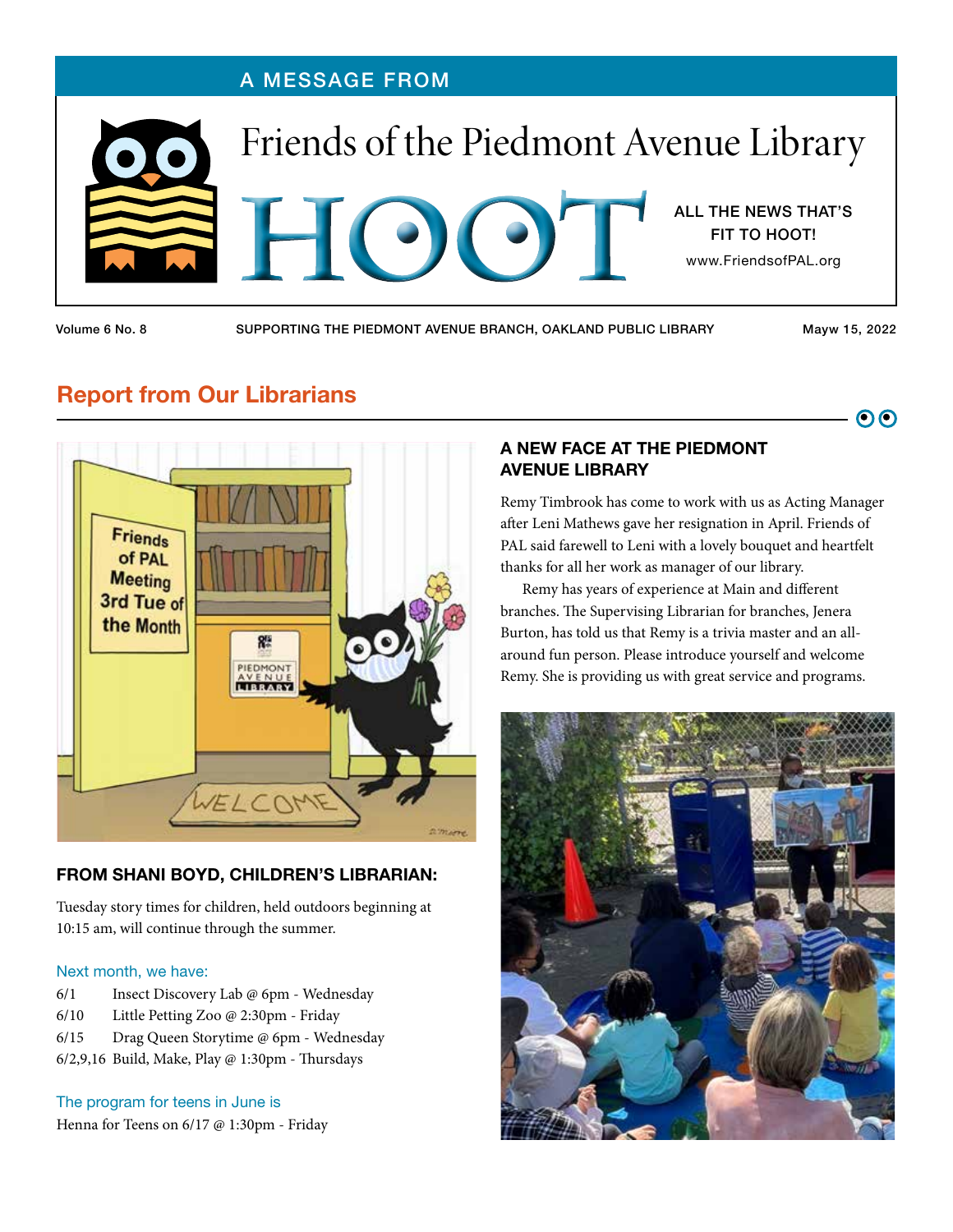## From the Friends of Oakland Public Library and Library Advocates Measure C on the June 7 Ballot



Support of the Oakland Public Library with passage of Measure C is critical because it will continue the funding that comprises about 40% of OPL operating budget.

Measure C renews Measure Q which voters approved in 2001. Measure C does not increase the tax rate or create a new tax; it continues the same tax we are already paying. Making sure people understand this is vitally important now.

If Measure C does not receive a 2/3 yes vote in the June 7 election, libraries will lose funding and face reduced hours and an unknown number of closed branches.

#### Here are the ways you can help get this word out:

- Ask your friends to vote YES ON C.
- Spread the word on social media.

• Make phone calls. Phonebank volunteers are desperately needed! Call from your home Monday from 5-8 p.m. It is the best way to reach voters who still don't know about Measure C. For instructions, go to protectoaklandlibraries.org.

#### Your Ballot for the June 7 Statewide Primary Election

You should have received your ballot in the mail. If you have not, visit the Registrar of Voters at acvote. org/go or call 1 (800) 834-6454. The web site will also show you where your nearest Ballot Drop Box is or where you can vote in person. For the PANIL area, that is at Oakland Tech.



At our library May 7th supporters of Measure C gave out lawn signs and asked library patrons to vote yes on C.



A wonderfully successful Book & Bake Sale at Key Route Plaza May14th spread the word about Measure C.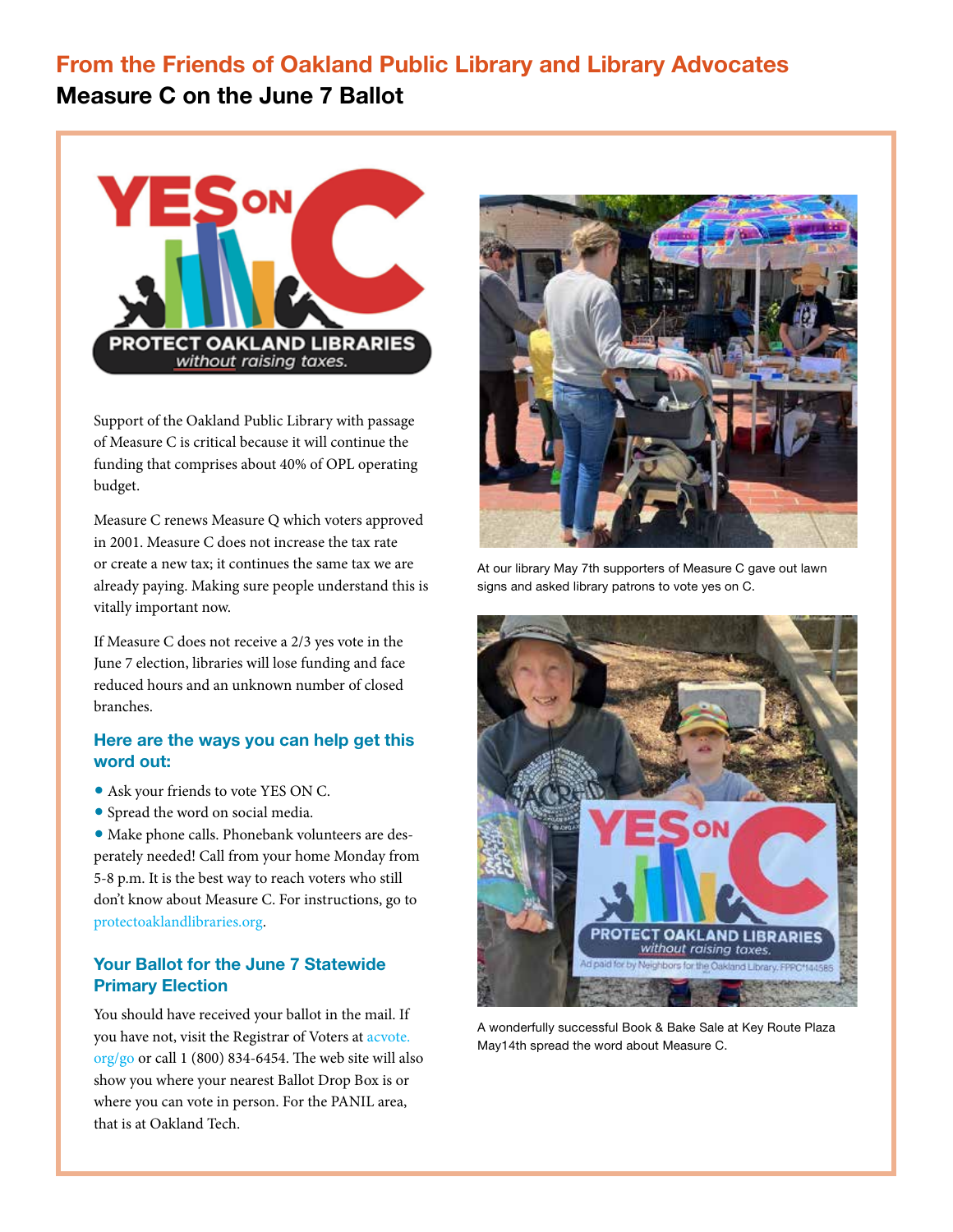### Summer at the Library

Here's a secret: there's no age limit for the children's summer reading program that starts June 1 at Piedmont Avenue Library, so if you don't have a child of your own or a grandchild and can't borrow one from a neighbor, you can come anyway, but you won't be eligible for the prizes. Prizes? Yes, every child gets to choose a book to take home and keep.

Also, some kids will get free tickets to watch the A's play and to the Oakland Zoo for getting the most tiles on their game board – a reading log designed to look like a Scrabble or Monopoly board. You get one when you sign up online to be a part of the program.

The weekly program this year begins on June 1 and includes an insect discovery lab, petting zoo, Brazilian dancers, a magician, ballet instruction and a yoga session. You will get the full program when you sign up. Each program will be held outdoors for 1 to 1½ hours.

In addition, Build, Make, Play continues on Thursdays at 1:30 with opportunities to make ice cream, bubbles, buttons, beads, and tie dye shoelaces.

Shani Boyd, our Piedmont Avenue Children's Librarian, has done a great job setting up these programs for children in the community and, if you act nice and say please, she'll let you come, too.

*By Ruby Long, a neighbor whose work has appeared in local and national publications.*

## Ukrainian Libraries Respond to Russian Invasion in Surprising Ways

Converting basements into bomb shelters. Using storytelling to combat children's trauma. Preserving the truth about the invasion. These are some of the many ways Ukrainian libraries — and the brave people who work in them — continue to serve their communities and country amid the struggles of war.

Hear from Ukrainian librarians at https://news.lib.berkeley. edu/voices-from-ukraine about the personal and professional challenges they've faced, as detailed at a recent virtual event thandingly the UC Berkeley Library.<br>hosted by the UC Berkeley Library.

#### **PIEDMONT AVENUE BRANCH LIBRARY**



**OUR BOOKS NEED A PERMANENT HOME!** 

# Piedmont Avenue Library (PAL)

The next meeting of the Friends of Piedmont Avenue Library (PAL) is Tuesday, May 17 at 6:30 pm at the library! To learn more about the Friends check out our website https://www. friendsofpal.org/ Please join us to support the Piedmont Avenue library - give a HOOT.

There will be cookies served!!



Find out more about Friends of Pal at our website.

The Friends of the Piedmont Avenue Library is a  $501(c)(3)$  nonprofit. Our tax ID is 84-4203055. All contributions are tax deductible.